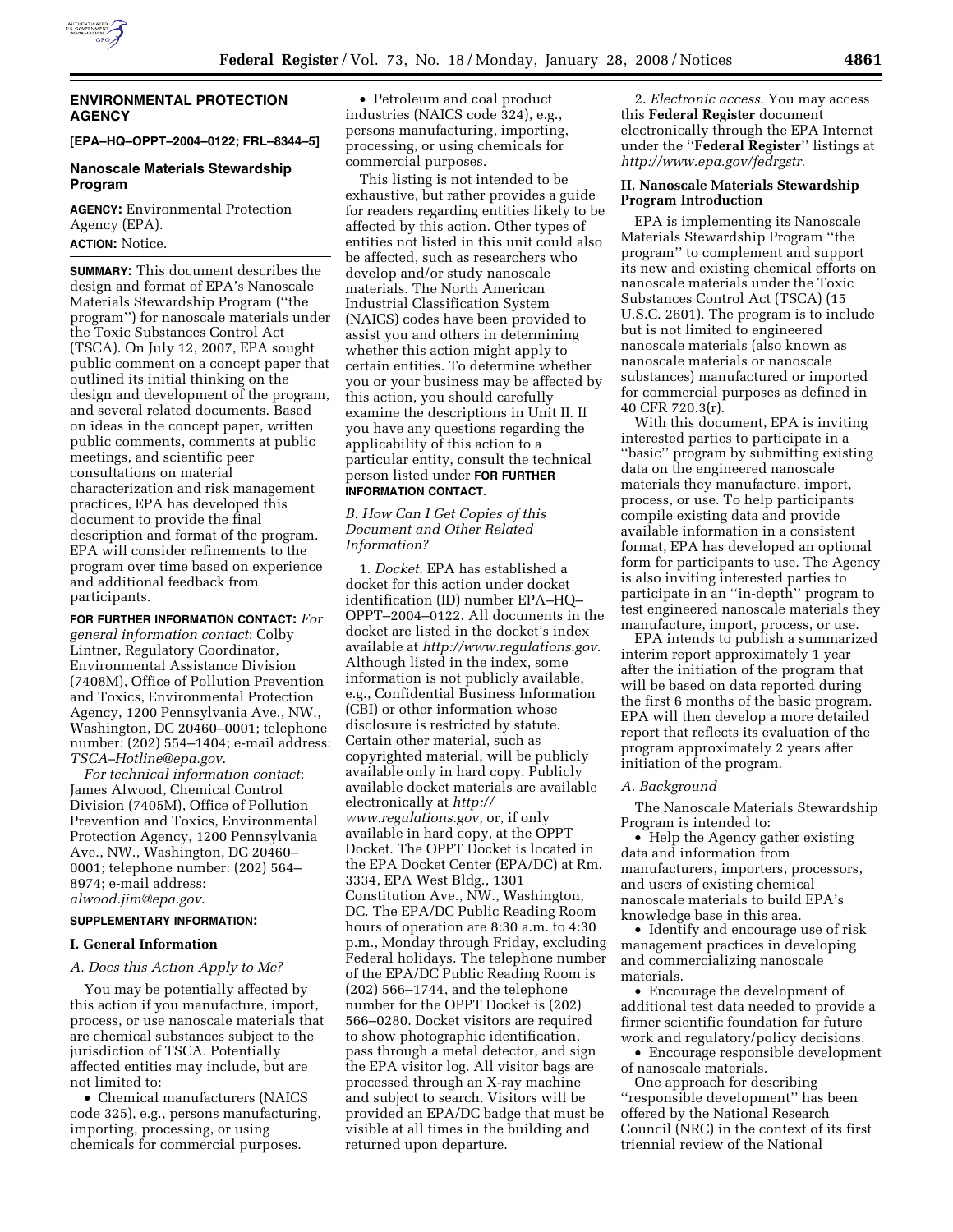Nanotechnology Program as required under section 5(a) of the 21st Century Nanotechnology Research and Development Act (Public Law 108–153). In that review, the NRC characterizes ''responsible development'' ''...as the balancing of efforts to maximize the technology's positive contributions and minimize its negative consequences. Thus, responsible development involves an examination both of applications and of potential implications. It implies a committment to develop and use technology to help meet the most pressing human and societal needs, while making every reasonable effort to anticipate and mitigate adverse implications or unintended consequences.'' (Ref. 1)

On July 12, 2007, EPA released for public comment a Concept Paper for the Nanoscale Materials Stewardship Program under TSCA, (''concept paper''), a draft TSCA Inventory Status of Nanoscale Substances—General Approach, (''TSCA Inventory Paper'') (72 FR 38083) (FRL–8139–2), and a proposed Information Collection Request (ICR) (72 FR 38079) (FRL– 8140–2) regarding the stewardship program. Based on the information in those documents and public comments, EPA is announcing the final format of the stewardship program.

This document describes the process for reporting on existing chemical nanoscale materials under the program, reporting on risk management practices for those nanoscale materials, and developing data on representative nanoscale materials. This document also describes the factors that interested parties could consider in deciding whether to participate in the program, what EPA will do with the data, and how it will report on and evaluate the program. It also describes the potential benefits, incentives, and EPA outreach activities that could affect participation in the program.

EPA reminds participants that participation in the program does not relieve or replace any requirements under TSCA that a manufacturer, importer, processor, or user of nanoscale materials may otherwise have.

EPA received numerous public comments supporting the stewardship program. Several commenters did not support developing a voluntary program because they wanted EPA to focus on issuing TSCA regulations regarding nanoscale materials. Other commenters asked EPA to consider issuing regulations under TSCA while implementing the program; they mentioned using information gathering authorities under section 8 of TSCA or its significant new use authority under

section 5(a)(2) of TSCA. One specific commenter noted that the National Pollution Prevention and Toxics Advisory Committee (NPPTAC) overview document (Ref. 2) recommended that EPA initiate activities to utilize TSCA section 8(a) and 8(d) to complement any voluntary program it considers. While implementing the program, EPA will continue to consider, as appropriate, the timing and use of all of its authority under TSCA for nanoscale materials.

EPA also received numerous public comments either supporting or not supporting the approach outlined in the TSCA Inventory Paper. Commenters who did not support EPA's approach stated, among other things, that the Agency should consider physical characteristics when determining new versus existing chemical nanoscale materials under TSCA. However, the information provided by commenters has in large part already been considered by EPA, and did not, in the Agency's judgment, compel modification of the basic approach described in the TSCA Inventory Paper as previously issued for comment. Therefore, this approach will remain unchanged. EPA has developed a response to comments document for the public comments received regarding the TSCA Inventory Paper that is available in the public docket for this announcement.

EPA received several public comments on changes it should make to the concept paper, including definitions, materials that should or should not be included in the program, types of participants, and additional data elements that could be reported under the program. Rather than revise the concept paper EPA will continue to use it as a description of who EPA envisions participating and what nanoscale materials they would report, and has referenced the concept paper in the following paragraphs.

EPA received only a few minor comments on the ICR, which only resulted in minor amendments to the ICR that did not affect the overall substance of the ICR. For example, EPA amended the worksheet to the optional form by listing additional physical and chemical properties that could be relevant to nanoscale materials, and revised the form to clarify instructions and the presentation of requested information. The revised ICR was submitted to OMB for approval and underwent additional public comment as part of its submission to OMB under the Paperwork Reduction Act (72 FR 63175, November 8, 2007) (FRL–8493–

9). The ICR is discussed in more detail in Unit III. of this document.

## *B. Program Participants*

The program encompasses participants who manufacture, process, use, or import nanoscale materials for commercial purposes, including those who:

• Manufacture or import engineered nanoscale materials.

• Physically or chemically modify or process an engineered nanoscale material.

• Physically or chemically modify or process a non-nanoscale material to create an engineered nanoscale material.

• Use engineered nanoscale materials in the manufacture of a product.

Others, including researchers who develop or study engineered nanoscale materials may also participate. Any participation in the program is voluntary. Both new and existing chemical substances (as determined by the status of the substance on the TSCA inventory of chemical substances) can be included in the program, regardless of whether they qualify for exemptions from TSCA new chemical reporting.

Annex A of the concept paper further describes and provides examples regarding who could report and the types of materials that could be reported. The description is not meant to be exclusive. EPA received public comments on changes it should make to Annex A of the concept paper, including definitions or materials that should or should not be included in the program. EPA has not attempted to make definitive boundaries for reporting nanoscale materials under the program. The Agency has given examples and definitions in the concept paper to describe those nanoscale materials that may be reported under the program. EPA encourages anyone who manufactures, imports, processes, or uses nanoscale materials as described in Annex A of the concept paper and has pertinent information as described in Annex B of the concept paper or the ICR to participate in the program. If you have further questions please consult the person listed as the technical contact under **FOR FURTHER INFORMATION CONTACT**.

#### *C. Program Components*

EPA will implement the program in two parts. One part, a basic program, invites participants to report all known or reasonably ascertainable information regarding specific nanoscale materials, including risk management practices. Under the basic program EPA encourages participants to forward available data on nanoscale materials to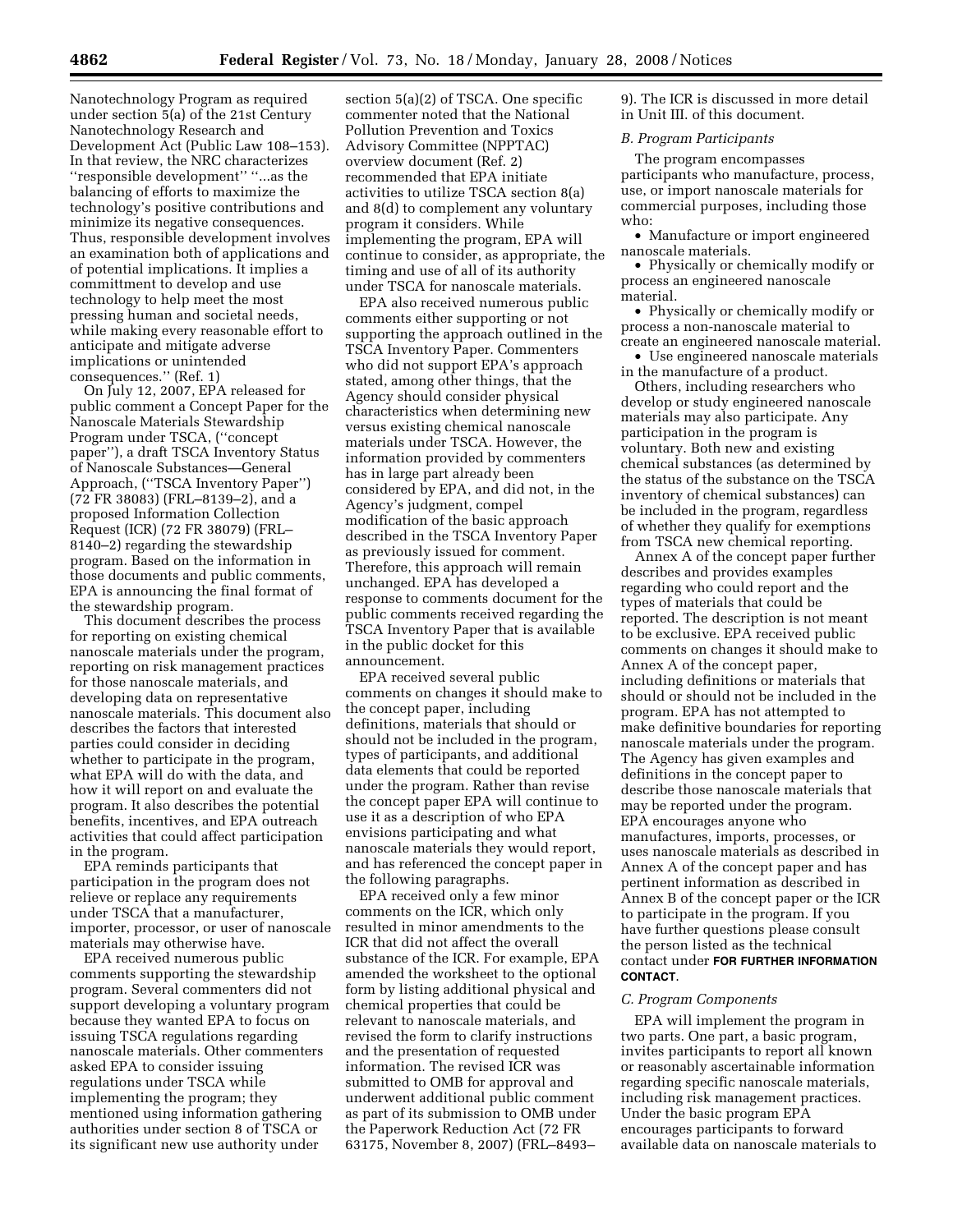the Agency within 6 months of today's announcement of the program. Data received within the 6–month period will be used in preparing the interim report on the program. Participants may continue to submit new data that become available on any nanoscale material reported to EPA during the initial 6-month period. Participants may also identify additional nanoscale materials for which they may choose to submit information under the basic program.

The other part, an in-depth program, entails development of data. EPA is inviting participation in the in-depth program through this notice. Participants in the in-depth program would develop a plan and submit data over a longer period of time to be determined in the plan. EPA intends to conduct both the basic and in-depth program for the next 2 years although it may make adjustments or decide on future steps or direction of the program at an earlier point as sufficient experience is gained. For example, some testing initiated under the in-depth program is likely to extend beyond the 2-year point.

1. *Basic program*. The types of data that EPA has identified for reporting are detailed in Annex B of the concept paper and the ICR. These data include information on material characterization, hazard, use, potential exposures, and risk management practices. On September 6–7, 2007, (Ref. 3), EPA conducted a public scientific peer consultation on material characterization to receive views and comments on the type of material characterization information to be reported for nanoscale materials under the stewardship program. Comments from the scientific peer consultation and other public comments generally agreed with the types of data detailed in Annex B of the concept paper and the ICR. Several commenters also noted that not all data would be applicable to all nanoscale materials. EPA agrees and expects that participants will submit only data that are pertinent to their particular nanoscale materials.

Participants may provide data in any format or on any form that they choose; however, EPA has also developed an optional data submission form for participants. The optional form was developed based on the Agency's Premanufacture Notice (PMN) Form (EPA Form No. 7710–25) that is used for reporting to EPA regarding new chemical substances under TSCA. The optional form is designed for manufacturers and importers of chemical substances and EPA does not expect that researchers or other

interested parties will fill out the entire form. The optional form identifies additional physical and chemical properties that may pertain to characterizing and evaluating nanoscale materials. Participants are encouraged but not required to use this form to submit information to EPA. Based on EPA's experience with the PMN form, it will be easier for EPA to evaluate the information if the optional reporting form is used.

Several commenters stated that filling out the entire form could be a burden, especially to small and medium-sized businesses not familiar with TSCA. While participants are encouraged to submit as much data and explanation as possible, they are not required to fill out the entire form to participate in the program. Nonetheless, the more complete the information provided to EPA, the greater benefit to both EPA and program participants (who may receive feedback from the Agency). More information is available about the data to be reported in the ICR for the program.

EPA invites participants to provide the information described in Annex B of the concept paper, the ICR, and the reporting form to the extent it is known or reasonably ascertainable to them. EPA is not requesting that participants in the basic program develop additional data. If the information identified is not available or applicable to the nanoscale material, participants would not submit those data. EPA encourages participants in the basic program to provide additional data if and when they become available. It would also be informative for participants to describe why information is not available or applicable. EPA requests that each nanoscale material be reported separately. If using the form, one form would be submitted for each nanoscale material. Participants who wish to identify nanoscale materials collectively, e.g. submit one form for a group of similar nanoscale materials, are requested to describe the parameters that form the basis for grouping.

EPA received numerous public comments regarding the need to establish target dates for submission of data under the program, noting that some participants in voluntary initiatives often wait until the latter stages of the program before submitting data or otherwise participating. Commenters suggested targets ranging from 3 to 9 months for submitting data under the basic program while allowing for a more flexible approach under the in-depth program. In response to these public comments, EPA is establishing a target of 6 months from today for

participants to report under the basic program. In conducting its interim evaluation as described in Unit II.F., EPA intends to consider only data reported within the first 6 months of the program. In addition, the more data EPA receives during this 6–month period the easier it will be to fully integrate those data into the more comprehensive 2 year report. Data submitted during the first 6 months of the program will be a factor when the Agency considers whether to use regulatory information gathering authority under TSCA.

As noted earlier, participation in the stewardship program does not relieve or replace any requirements under TSCA that a manufacturer, importer, processor, or user of nanoscale materials may otherwise have. Manufacturers or importers who want further guidance on determining the Inventory status of specific nanoscale materials or submitting PMNs should consult the person listed as the technical contact under **FOR FURTHER INFORMATION CONTACT**. Where, for example, there is a requirement to submit a PMN, participation in the program would not satisfy this requirement; a separate PMN would need to be filed. If a manufacturer of a nanoscale material that is a new chemical substance under TSCA submits a premanufacture notification to EPA, they are encouraged to also participate in the stewardship program by submitting that information to EPA. Alternatively, the PMN submitter may simply notify EPA of the PMN submission of a nanoscale material it wants to include in the stewardship program.

2. *In-depth program*. The data and experience generated by the basic program, including input from the interim program evaluation will help to inform the types of in-depth data that need to be developed. In-depth data development will likely apply to a smaller set of representative nanoscale materials designated for further evaluation by participants who agree to sponsor the development of data for a particular nanoscale material. EPA and the sponsor(s) would sort through the data development approach and elements. For example, EPA and the sponsor(s) can review existing data, conduct preliminary assessments, and identify additional data needed to better characterize hazard, risk, and exposure issues for the material. Once testing has been identified, and considering input from stakeholders, EPA and the sponsor(s) will jointly develop a plan of action that could include:

• Characterizing the physical/ chemical properties of the material.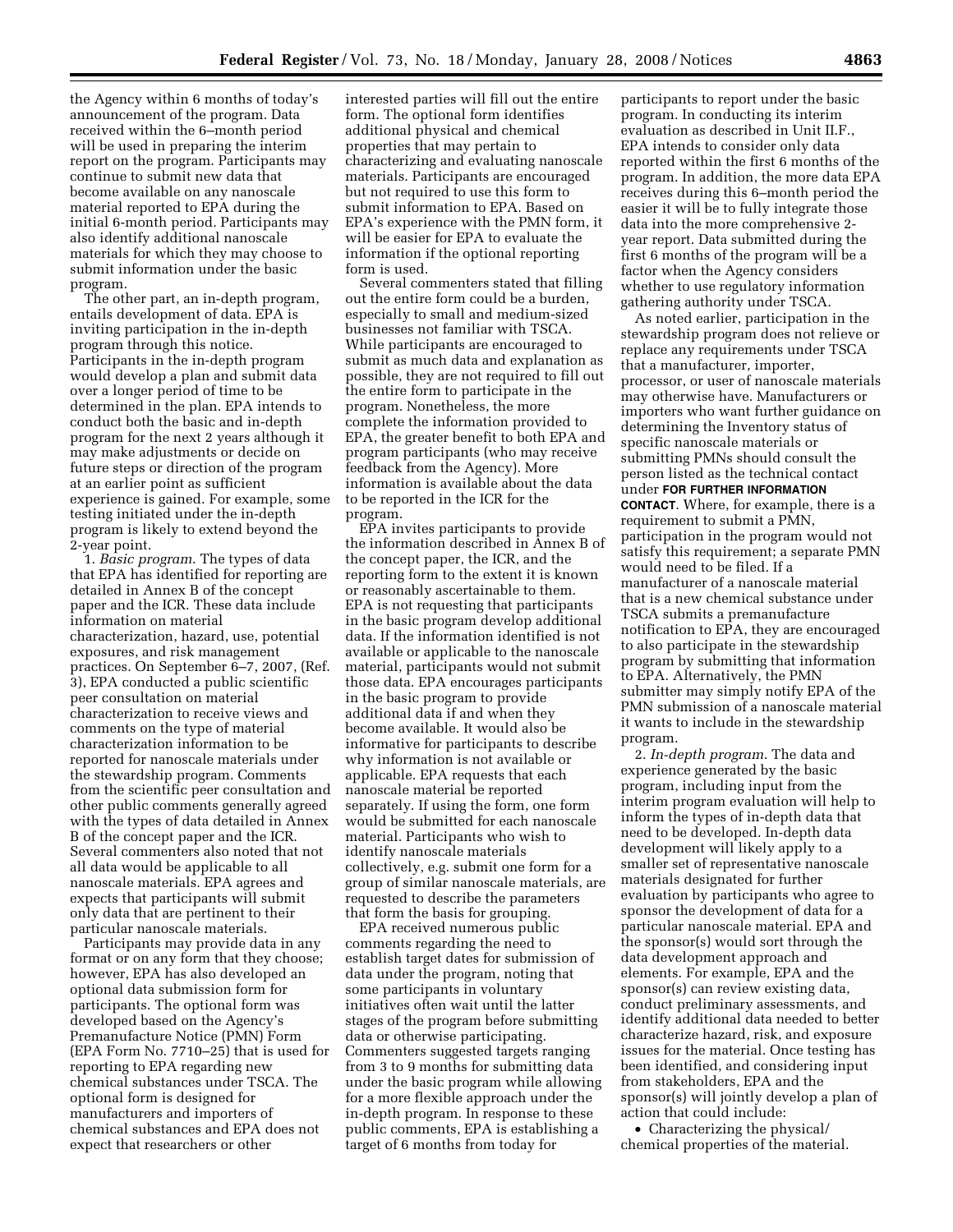• Testing for health and

environmental hazards.

• Determining fate and transport characteristics.

• Monitoring or estimating exposures and releases.

• Evaluating the effectiveness of engineering controls and protective equipment.

• Developing a model worker education program.

• Other evaluations and/or actions as appropriate.

In some cases, a particular sponsor may choose to implement one or more aspects of the plan, or a consortium of sponsors and other stakeholders may work together to implement aspects of the plan. The last three bullets are specific examples of areas where input from the Occupational Safety and Health Administration and the National Institute of Occupational Safety and Health would be valuable. At the completion of the plan, EPA and sponsors, considering input from stakeholders, will again review the information gathered; conduct final assessments; and consider any further action.

Entities who want to participate in the in-depth program would notify EPA as described further in Unit II.H. As soon as potential sponsors are identified, EPA will coordinate the process for in-depth data development. EPA will begin to coordinate meetings for the in-depth program 90 days after announcement of the program. To avoid duplication of testing, the in-depth program will be coordinated with EPA's research program, other federal testing and research programs, and internationally through the Organization for Economic Cooperation and Development's Working Party on Manufactured Nanomaterials. EPA will also coordinate with the Canadian government to encourage participation of Canadian companies in the in-depth program or participation of American companies in Canadian data development activities which will allow joint development and sharing of data by both countries.

## *D. CBI*

Recognizing that this is a program that involves voluntary submissions of information and that the application of TSCA to all the data submitted in connection to the program cannot be determined in advance, EPA is advising participants in the stewardship program that submission of information under the program will constitute consent for the Agency to treat this information as if it had been submitted under TSCA. Claims of confidentiality will therefore be handled in accordance with 15

U.S.C. section 2613 and 40 CFR parts 2 and 720. EPA has a long history of successfully handling and protecting TSCA CBI information.

EPA encourages participants to give careful consideration to what information they will and will not claim as CBI. EPA encourages participants to make as much data as possible available to the public. The more information that is available to the public, the more transparent EPA will be able to be in demonstrating benefits and knowledge learned from the stewardship program. Under some circumstances, EPA will also, where possible, share aggregated data with the public. One important aspect of EPA's strong commitment to transparency is involving stakeholders and the public in its programs and processes.

With permission of the submitting company, EPA would also share CBI with other governments who agree to protect the information from disclosure in an appropriate manner. EPA has included a box to check on the reporting form if participants are willing to allow such sharing. EPA would contact a participant before releasing any data and provide the reasons for doing so. One possible purpose for sharing data would be to improve consistency of approaches among trading partners while protecting CBI and maintaining a consistently high level of health and environmental protection. If the data are confidential business information, it may also be used by other Federal agencies that have TSCA CBI clearance, in accordance with CBI procedures. Non-confidential portions of this information may be used by the public, academics, states, local and tribal governments, as well as foreign governments and international organizations.

## *E. Risk Management Practices*

The objectives of typical risk management programs are to consider alternatives to minimize or eliminate exposures and releases of hazardous materials. In its (''Approaches to Safe Nanotechnology - An Information Exchange with NIOSH''), NIOSH stated in the executive summary: ''Given the limited amount of information for determining if engineered nanoparticles pose an occupational health risk, it is prudent to take precautionary measures to minimize worker exposures'' (Ref. 4). Recognizing the uncertainties surrounding the evolving science and technology of nanoscale materials, EPA also encourages use of exposure mitigation practices for nanoscale materials.

EPA invites each participant in the basic program to submit available data on risk management practices for nanoscale materials it manufactures, imports, processes, or uses. A participant who has already developed a risk management plan is invited to include the plan as part of its submission under the basic program. EPA encourages participants who do not have a risk management plan to consider developing one. Participants will find information describing risk managment practices on page 13, section II.C. of the optional reporting form. Participants could also consider information that is relevant to risk management practices for nanoscale materials in the report of the public scientific peer consultation on risk management practices EPA conducted in October 2006. EPA included input from this scientific peer consultation when developing risk management considerations (See the Final Meeting Summary Report, *http://www.epa.gov/ opptintr/nano/nanopublicmeeting summaryfinaloct2006.pdf)*. EPA is not prescribing specific risk management practices that would be used for all nanoscale materials.

EPA encourages anyone with additional information on risk management practices for nanoscale materials to submit the information to EPA. New information that EPA receives in the program or is available from other sources may result in EPA amending the information it considers relevant to risk management practices for nanoscale materials.

## *F. EPA Use of the Data*

EPA will use the data from the stewardship program to gain a better understanding of the nature of nanoscale materials that are produced; the quantities in which they are produced; how they are or will be used; any hazards, exposures, or releases associated with those materials; and how these hazards are being addressed. EPA scientists will use data collected through this program, where appropriate, to aid in determining how and whether certain nanoscale materials or categories of nanoscale materials may present risks to human health and the environment. EPA may use the data for a variety of purposes including building new assessment methods and models or incorporating the data into existing models with regard to hazard, exposure, and fate. The data will help increase EPA's capacity to assess benefits from nanoscale materials. As EPA reviews specific data that are submitted it may find other uses for the data.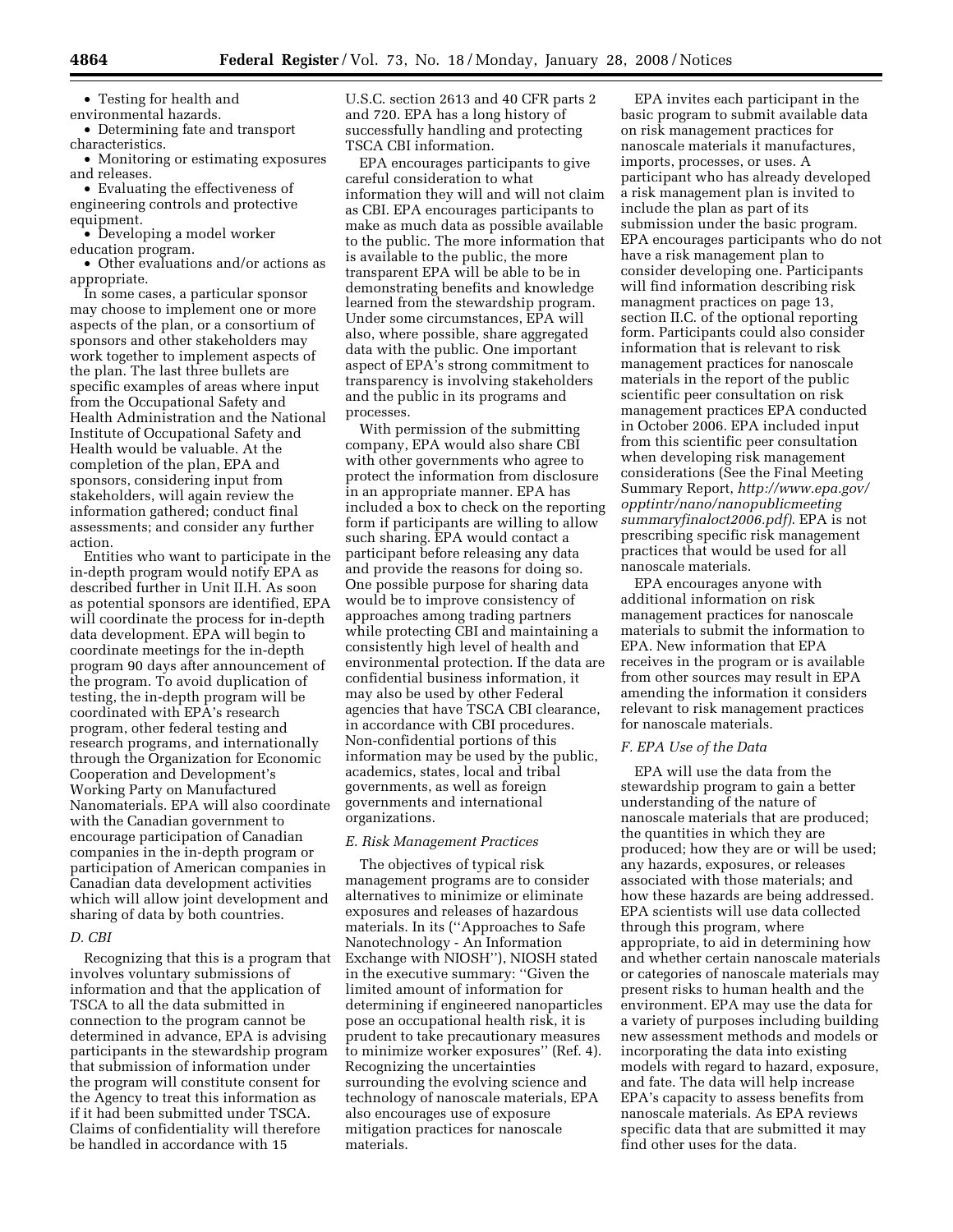EPA will also evaluate the information submitted under the program to make the following determinations:

• Identify the data that may be useful to evaluate a specific nanoscale material. EPA may contact participants on a case-by-case basis to clarify if further data are available or why certain data were unavailable or not submitted.

• Identify any additional risk management practices for participants to consider.

• Identify nanoscale materials or categories of nanoscale materials that warrant future concerns or actions based on existing information, or should be treated as a lower priority for further consideration.

If the hazard, exposure, and fate data submitted by a participant indicate that potential risks may exist for a specific nanoscale material, EPA may work with the participant to determine possible actions to avoid, reduce, or mitigate potential risks.

If the data submitted by a participant indicate that the participant is manufacturing a nanoscale material that is reportable under section 5 of TSCA (15 U.S.C. 2613) as a new chemical substance, EPA will inform the participant of that situation, the applicable TSCA requirements, and the TSCA section 5 enforcement policy (*http://www.epa.gov/compliance/ resources/policies/civil/tsca/ tscasec5erpamend-060889.pdf*). EPA encourages manufacturers, importers, and processors of nanoscale materials to consult with EPA regarding questions of the TSCA Inventory status of such materials before beginning commercial activity. EPA will work with program participants who also have reporting requirements under section 5 of TSCA to minimize or eliminate duplicative reporting of the same information.

EPA intends to publish an interim report approximately 1 year after announcement of the program. The purpose of the report would be to describe participation in the basic component of the program during its first 6 months. The report would summarize, to the extent possible, considering CBI claims, who reported, the types of data available, the reasons some data were reported as not being available, additional data that would be useful to improve risk assessment and any activities for which data are being used. The report is expected to address only the data received within 6 months of this announcement of the program. As suggested by several commenters, EPA will also issue quarterly updates on the OPPT nanotechnology website (*http://epa.gov/oppt/nano/index.htm*)

regarding the number of submissions received and any activity under the indepth program.

EPA also intends to develop a more detailed report and evaluation of the program approximately 2 years after announcement of the program. This report will describe how the stewardship program addressed the objectives identified in Unit II.A. EPA welcomes suggestions for criteria to evaluate the program. At the time of the 2-year report, EPA intends to determine the future direction of the basic reporting phase as well as in-depth data development, although it may make adjustments or decide on future steps at an earlier point as sufficient experience is gained. This would also include consideration of information gathering authorities under TSCA.

### *G. Benefits of Participation*

EPA believes that participation in the stewardship program will encourage responsible development of nanoscale materials and will benefit all stakeholders. Development and sharing of data on nanoscale materials to the fullest extent possible will enhance each stakeholder's ability to make informed decisions regarding nanoscale materials. Applying a stewardship approach will help participants to identify and develop appropriate environmental health and safety plans in their workplaces as well as throughout an industrial supply chain. EPA is committed to an open and transparent process in the development and implementation of the stewardship program.

EPA sought comments and ideas on incentives for participation in the stewardship program and how it could identify and reach out to the many small and medium sized nanotechnology businesses. Many of these entities have limited experience with TSCA and may have limited resources for participation in a voluntary stewardship program. EPA will use information from its own small business office to meet with small and medium sized nanotechnology companies to assist these companies with understanding TSCA and participating in the stewardship program.

EPA received two comments that participants in the stewardship program who become aware they should have submitted a PMN for a nanoscale material submitted to the program, be allowed to submit a PMN without penalty. Several commenters also suggested that program participants should be exempt from future EPA reporting requirements EPA may issue for nanoscale materials. EPA will not

exempt anyone from TSCA requirements for participating in the program.

EPA will also acknowledge participants in the program on EPA's OPPT webpage, provided the participants have not claimed their identity as CBI or otherwise object to such acknowledgement.

## *H. How to Participate*

EPA encourages anyone with further questions to consult the person listed as the technical contact under **FOR FURTHER INFORMATION CONTACT**. Send submissions for the basic program, requests to participate in the in-depth program, or any other input regarding the program to these addresses:

• *Mail*: Document Control Office (7407M), Office of Pollution Prevention and Toxics (OPPT), Environmental Protection Agency, 1200 Pennsylvania Ave., NW., Washington, DC 20460– 0001, ATTN: Nanoscale Materials Stewardship Program.

• *Hand Delivery*: OPPT Document Control Office (DCO), EPA East Bldg., Rm. 6428, 1201 Constitution Ave., NW., Washington, DC. The DCO is open from 8 a.m. to 4 p.m., Monday through Friday, excluding legal holidays. The telephone number for the DCO is (202) 564–8930. Such deliveries are only accepted during the DCO's normal hours of operation, and special arrangements should be made for deliveries of boxed information.

*Instructions*: Clearly mark any documents as pertaining to the Nanoscale Materials Stewardship Program. If you are claiming information as CBI or other information whose disclosure is restricted by statute you must clearly label the information that is CBI. If you are using the reporting form follow the instructions on the reporting form. If information is claimed as confidential, a sanitized version (including attachments) should be provided. Do not submit information that you consider to be CBI or otherwise protected through regulations.gov or email. If you submit an electronic submission, EPA recommends that you include your name and other contact information in the body of the submission and with any disk or CD– ROM you submit. If EPA cannot read your submission due to technical difficulties and cannot contact you for clarification, EPA may not be able to consider your submission. Electronic files should avoid the use of special characters, any form of encryption, and be free of any defects or viruses. Given security measures for mail, EPA does not recommend mail for a disk or CD– ROM because the equipment used to